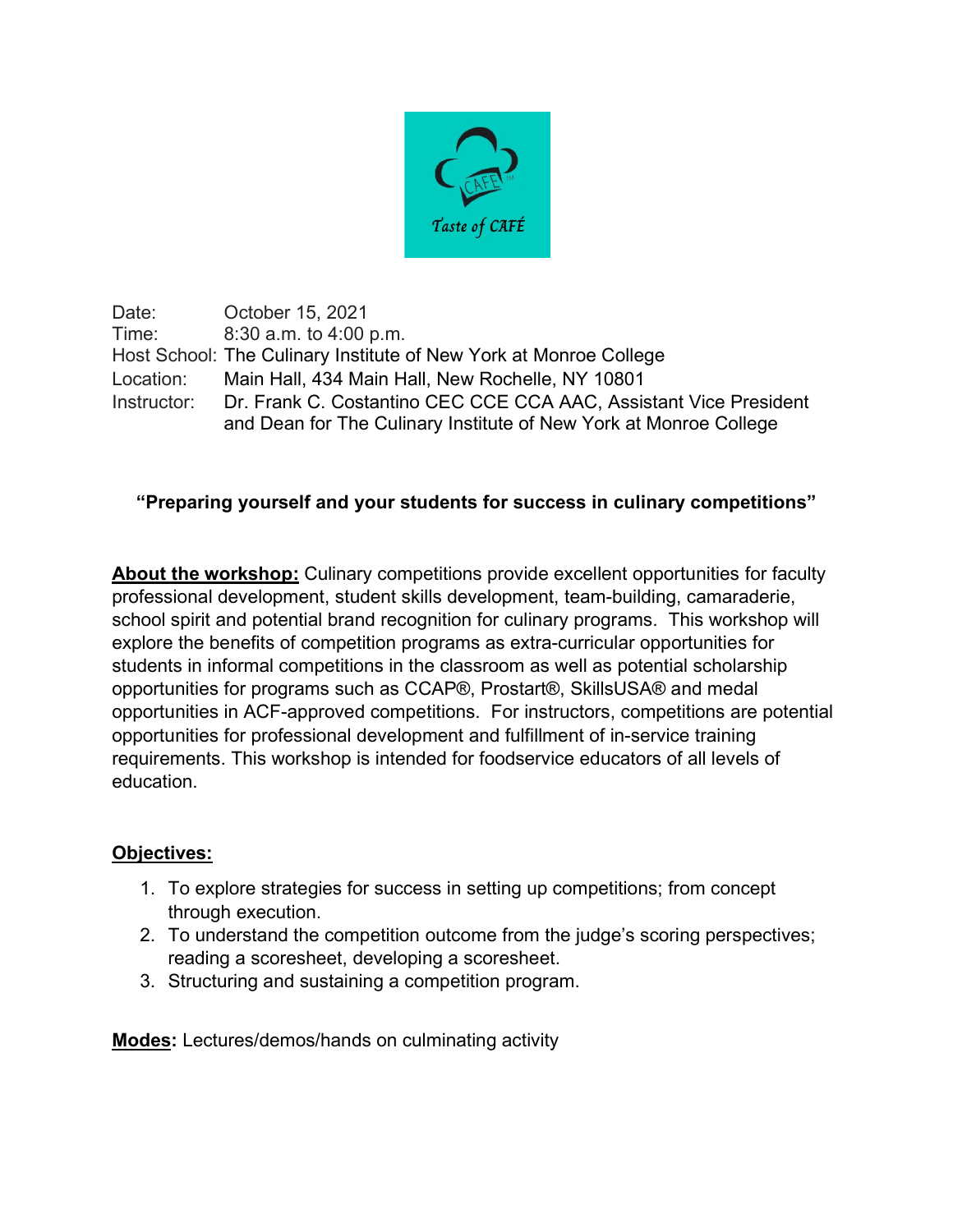**Learning aids and materials:** lecture notes and other information as well as all food items for hands on will be provided by CINY.

**For the attendees**: Coffee and beverages will be provided throughout the day and a "working" lunch will be served in the middle of the workshop, setting the stage for the afternoons culminating activity.

**Attire:** Chefs Whites, Kitchen Shoes, aprons and hats are required in the labs.

## **Agenda:**

| Class meets in the Culinary Arts Center at<br>The Culinary Institute of New York at Monroe College<br>Enter through Main Hall, 434 Main Street, New Rochelle, NY 10801 |                                                                                                                                      |
|------------------------------------------------------------------------------------------------------------------------------------------------------------------------|--------------------------------------------------------------------------------------------------------------------------------------|
| 8:30AM                                                                                                                                                                 | Check-in, icebreaker, coffee and continental breakfast                                                                               |
| 9:00AM-9:45AM                                                                                                                                                          | Overview of day; expectations, discuss challenges and barriers to<br>establishing a top-notch culinary competition program           |
| 9:45AM-11:45AM                                                                                                                                                         | Observe a live competition practice with members of Team CINY<br>2022 with narration, questions and answers; tasting of final dishes |
| Noon-1:00PM                                                                                                                                                            | Lunch in the Dining Lab                                                                                                              |
|                                                                                                                                                                        | Market Basket Ingredients displayed for afternoon task                                                                               |
| 1:00PM-3:45PM                                                                                                                                                          | Concept and execution of a competition dish                                                                                          |
| 3:45PM-4:00PM                                                                                                                                                          | Clean-up and breakdown                                                                                                               |
| 4:00PM                                                                                                                                                                 | <b>Final Critiques, Questions and Answers</b>                                                                                        |